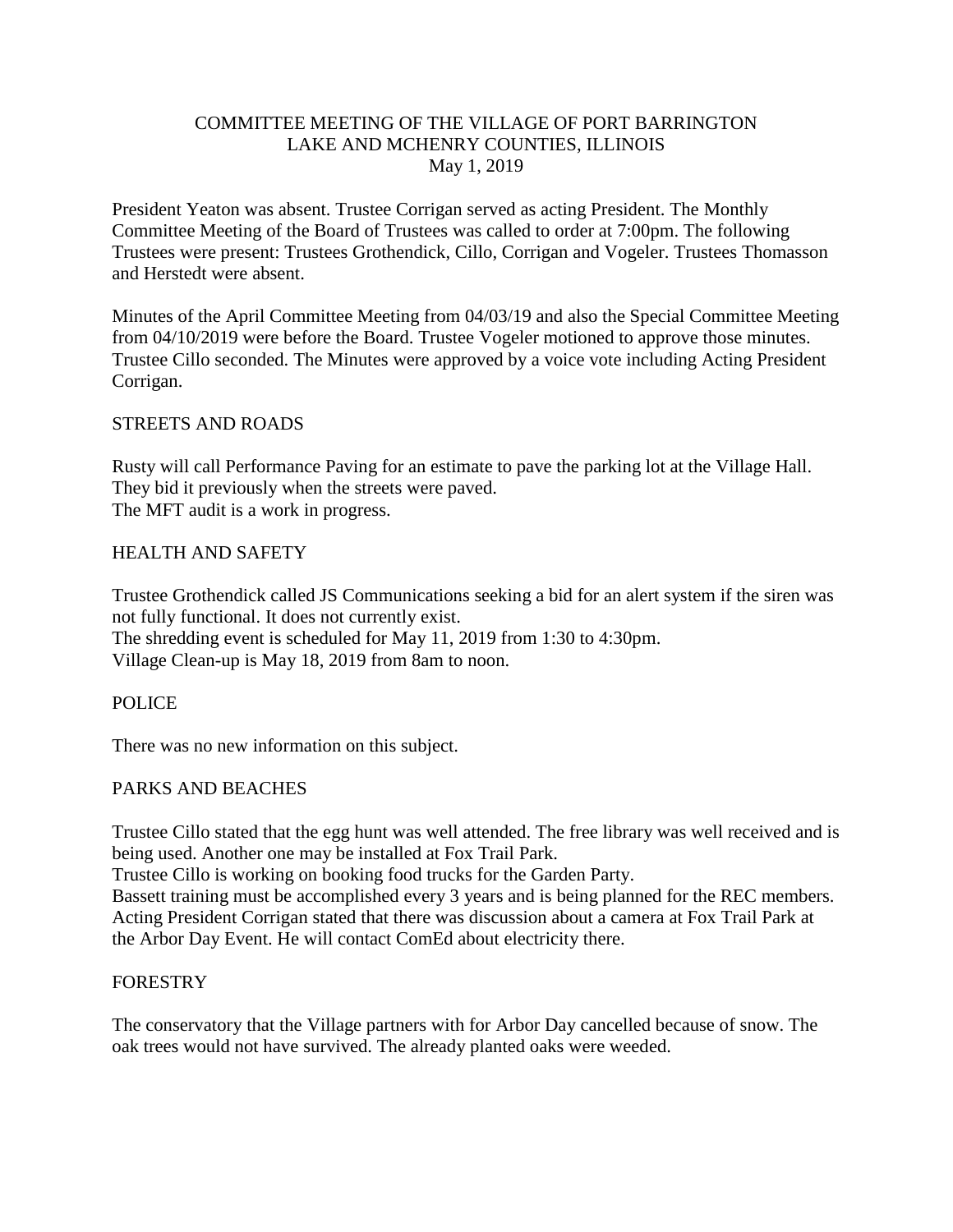Plants being considered for shoreline stabilization are waterwillows and lizard tail. Trustee Vogeler suggested putting something in the newsletter if residents want to buy some of them, also.

# FINANCE

Acting President Corrigan stated that the Windoware equipment was set up but not installed. Data transfer caused the hard drive to crash but all information was recovered. Illinois Funds E-pay testing identified new issues and it was re-uploaded. It is now functional. Resident ID numbers would be sent via letters to allow residents to use E-pay. There were 2 applicants for the Village Scholarship and they are being reviewed. Comcast charges that were an error resulted in a refund.

A portion of the Village Code 36.05 "Reimbursement of Village Employees for Certain Expenses" would be considered. A list of legitimate expenses must be discussed.

### BUILDING AND ZONING

Trustee Vogeler stated that the State did not file paperwork for the Community Rating System timely and so they are not funded. The decision was to update CAV reports. Trustee Vogeler will ask if there are standardized procedures for a checklist and create a binder.

Permits are being denied for fences in the floodplain.

Donna Erfort is meeting with Manhard Engineering to discuss the rescinded Lowland Conservancy Ordinance.

Trustee Vogeler asked the Board to consider whether storage facilities should be a non-permitted use since it was voted down by the Board. Acting President Corrigan stated that the Board should review the full list of permitted uses. Trustee Vogeler stated the Board should consider coverage limits for commercial property.

### ADMINISTRATION

Donna Erfort and Judy Thelin will attend the Citizen's for Conservation plant sale. Business licenses and Liquor Licenses were given to local businesses.

### PUBLIC WORKS

The estimate to repair the bobcat is \$3,600.00

### PBWWC

Judy Thelin stated that the river is no wake.